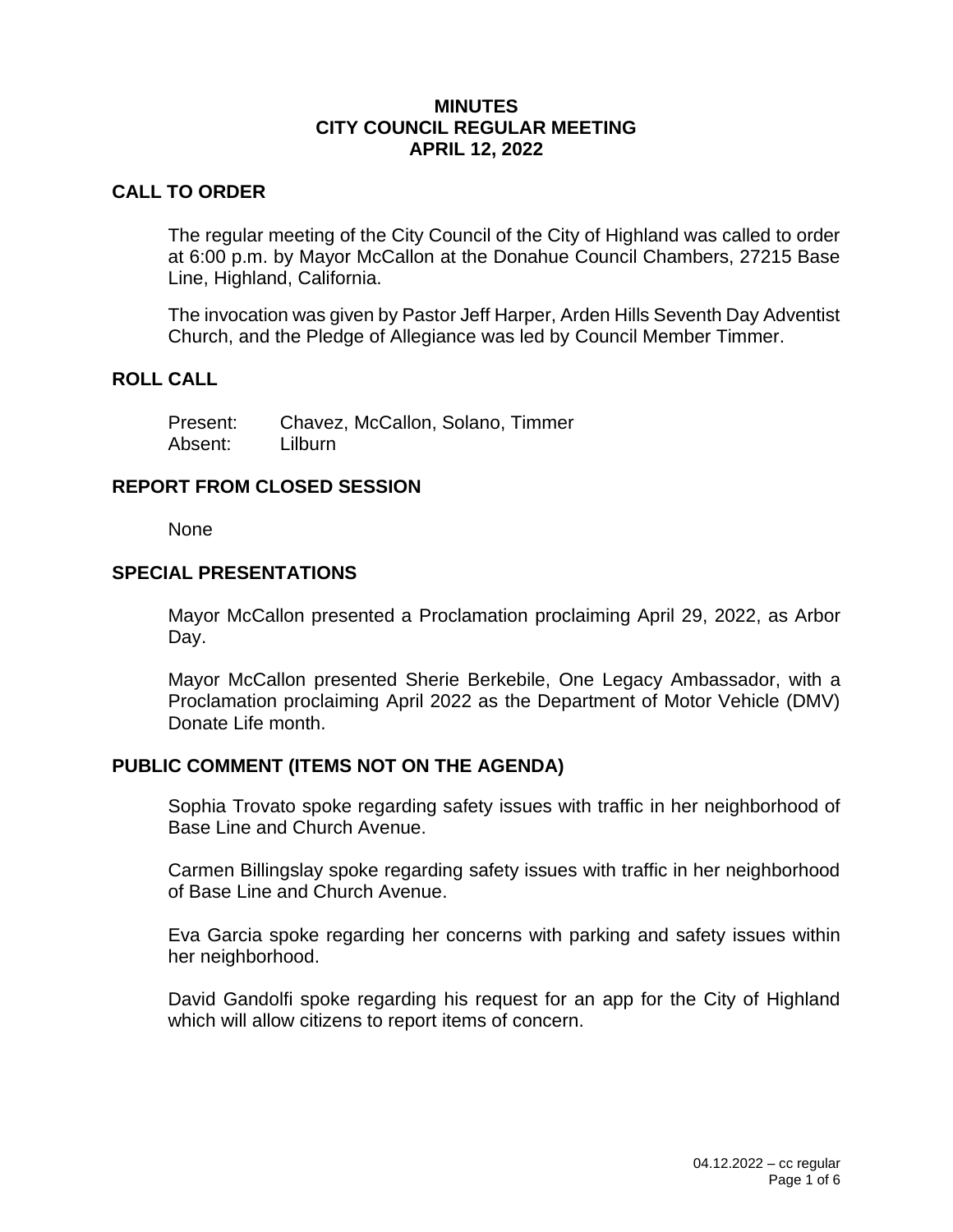# **CITY COUNCIL CONSENT CALENDAR**

**A MOTION** was made by Council Member Solano, seconded by Council Member Chavez, to approve the consent calendar as submitted. Motion carried on a roll call vote, 4-0, with Mayor Pro Tem Lilburn being absent.

- 1. Waive the Reading of All Ordinances Waived the reading of all Ordinances in their entirety and read by title only.
- 2. Minutes March 8, 2022 City Council Regular Meeting Approved the Minutes as submitted.
- 3. Warrant Register Approved Warrant Register No. 740 for April 12, 2022, in the amount of \$8,169,812.93 and Payroll of \$212,252.88.
- 4. Treasurer's Report for February 2022 Received and filed Treasurer's Report for February 2022.
- 5. Claim Consideration Jill Szendrodi Rejected claim.
- 6. Claim Consideration Maria Del Carmen Jimenez Rejected claim.
- 7. Claim Consideration Jasbel Gutierrez Rejected claim.
- 8. Contract Renewal 2021-01, "Tree Trimming and Arborist Service Agreement" Extended the Tree Trimming and Arborist Service Agreement with West Coast Arborists, Inc. (Contractor) for one year.
- 9. Contract Renewal 2018-12, "Facilities and Parks Janitorial Service" Approved extension of the facilities and parks janitorial maintenance contract 2018-12 with Base Hill, Inc., dba Jan Point, for one year.
- 10. Easements Acceptance/Tract 20142 Santa Ana Canyon Road (Kiel) Beazer Homes
	- 1) Accepted Grants of Easement for Road and Drainage purposes (Right-of-Way Dedications) and Drainage purposes (Storm Drain Easement) from Beazer Homes; and
	- 2) Directed the City Clerk to record the Grants of Easement.
- 11. City Creek Levee Trail North of Base Line and East of Boulder Avenue Approved Saturday, June 4, 2022, as the date for the 26th Annual Highland Community Trails Day Event to be staged at the City Creek Levee Trail.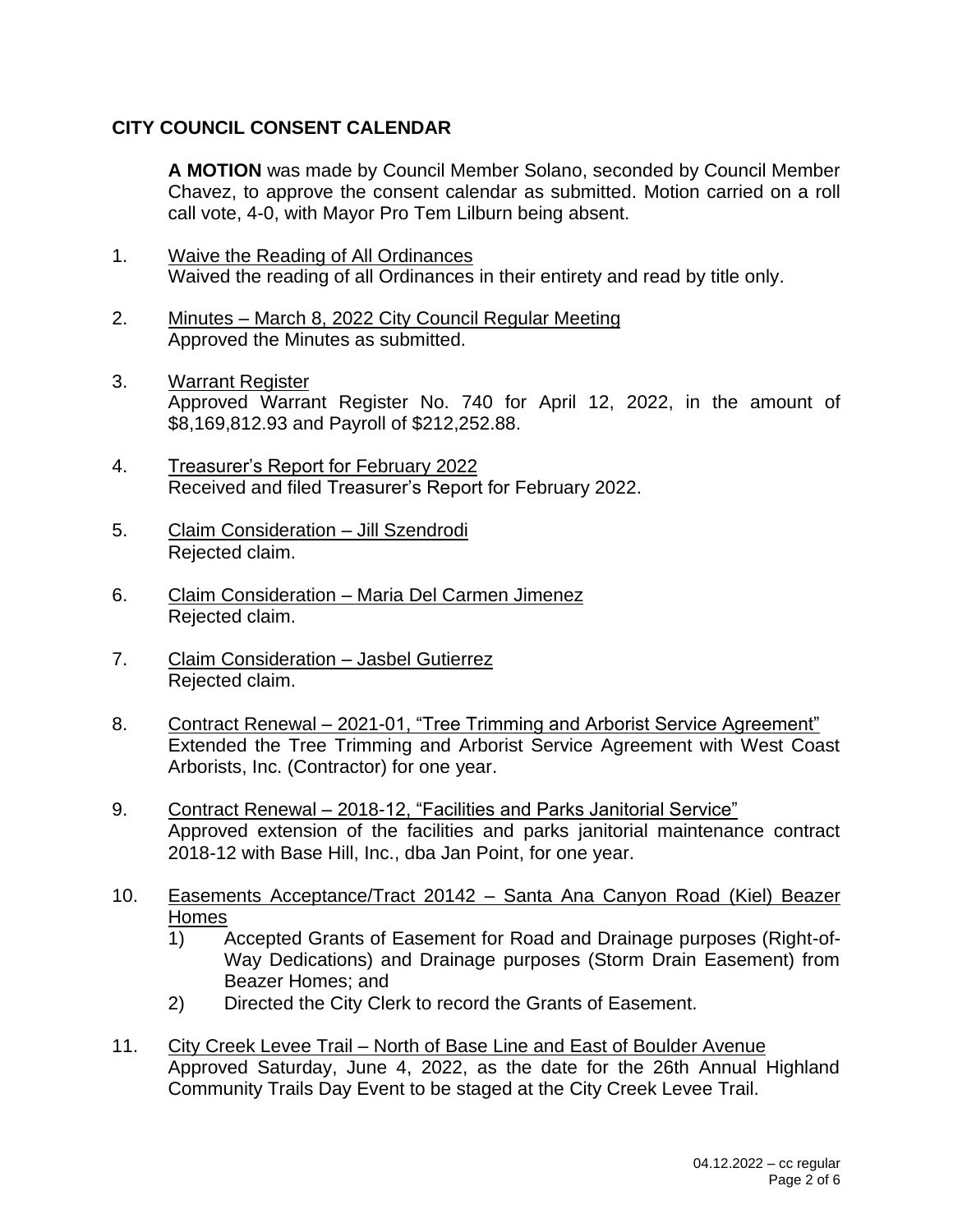- 12. Special Event Permit (SEP 22-003) by Immanuel Baptist Church for a 4th of July Community Event and Request for Co-sponsorship
	- 1) Approved the Special Event Permit (SEP 22-003) subject to the conditions of approval; and
	- 2) Approved a request by Immanuel Baptist Church for co-sponsorship and waived City Police and Fire permit fees, and Public Works traffic control in the amount of approximately \$15,143.68.

# **CITY COUNCIL PUBLIC HEARING**

No public hearing.

# **CITY COUNCIL LEGISLATIVE**

13. Contract with San Bernardino County for Animal Control Services for FY 2022/2023 (Amendment No. 8)

Community Development Director Mainez gave a brief review of the staff report.

**A MOTION** was made by Council Member Timmer, seconded by Council Member Solano, to approve the contract with San Bernardino County for Animal Care and Control Services for FY 2022/23 in the amount of \$467,172.00 and authorize the Mayor to sign the contract. Motion carried, 4-0, with Mayor Pro Tem Lilburn being absent.

14. Southern California Edison LS-1 Option E, Energy Efficiency Light Emitting Diode Fixture Replacement Program

Public Services Manager Morgan gave a brief review of the staff report.

**A MOTION** was made by Council Member Solano, seconded by Council Member Chavez, to approve and authorize the Mayor to execute the Southern California Edison LS-1 Option E, Energy Efficiency Light Emitting Diode Fixture Replacement Agreement between the City of Highland and Southern California Edison. Motion carried, 4-0, with Mayor Pro Tem Lilburn being absent.

15. Select the Firm of Van Lant & Fankhanel, LLP, as the City's Auditors and Approve a Professional Services Agreement with Van Lant & Fankhanel, LLP

Director of Administrative Services Dantuono gave a brief review of the staff report.

**A MOTION** was made by Council Member Solano, seconded by Council Member Timmer, to:

- 1) Approve the selection of Van Lant & Fankhanel, LLP, as the City's auditors; and
- 2) Approve the attached professional services agreement with Van Lant & Fankhanel, LLP. Motion carried, 4-0, with Mayor Pro Tem Lilburn being absent.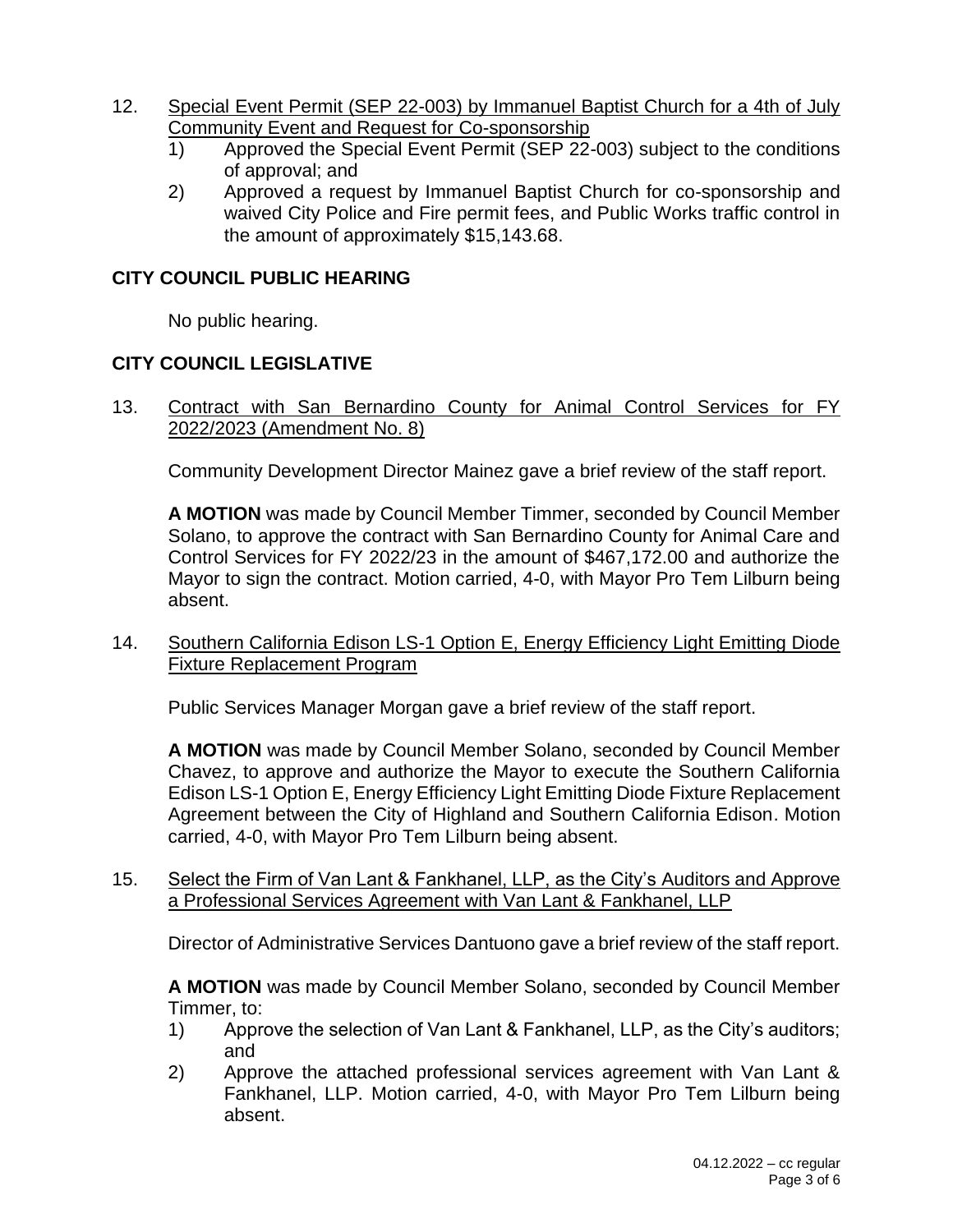#### 16. iWorQ Enterprise Service Agreement for Construction and Land Use Permitting Software Upgrades (City Council Work Program 2021/2022 – HP+)

Community Development Director Mainez gave a brief review of the staff report.

**A MOTION** was made by Council Member Solano, seconded By Council Member Chavez, to authorize the Mayor to approve the subject Service Agreement, and approve the following budget adjustment for FY 2022-2023: \$81,602 to be expended from 027-8490-4255 (Misc. Grants-Software Support) and \$81,602 to be received in 027-8490-9210 (Misc. Grants-State Grants). Motion carried, 4-0, with Mayor Pro Tem Lilburn being absent.

#### 17. Irrigation Meters for Boulder Avenue Improvements (Project No. brg04004a)

Public Works Director/City Engineer Zamano gave a brief review of the staff report.

**A MOTION** was made by Council Member Timmer, seconded by Council Member Solano, to approve a fee in the amount of \$56,500.32 from East Valley Water District (EVWD) for installation of three (3) irrigation meters for Boulder Avenue Improvement project. Motion carried, 4-0, with Mayor Pro Tem Lilburn being absent.

#### 18. Application for Federal Grant – 3rd and 5th Street Corridors Improvement Project

Public Works Director/City Engineer Zamano gave a brief review of the staff report.

**A MOTION** was made by Council Member Solano, seconded by Council Member Chavez, to adopt Resolution No. 2022-012 to:

- 1) Authorize submission of a federal Rebuilding American Infrastructure with Sustainability and Equity (RAISE) grant application to the U.S. Department of Transportation for the 3rd and 5th Street Corridors Improvement Project;
- 2) Contingent upon award of federal RAISE grant and review by the City Attorney, approving an agreement with the Inland Valley Development Agency (IVDA) and the City of San Bernardino (COSB) regarding implementation of the Project; and
- 3) Agreeing to provide applicable local match funds for the project. Motion carried, 4-0, with Mayor Pro Tem Lilburn being absent.

## RESOLUTION NO. 2022-012

A RESOLUTION OF THE CITY COUNCIL OF THE CITY OF HIGHLAND, CALIFORNIA, APPROVING SUBMISSION OF A GRANT APPLICATION TO THE U.S. DEPARTMENT OF TRANSPORTATION, FOR THE 3RD AND 5TH STREET CORRIDORS IMPROVEMENT PROJECT, APPROVING AN AGREEMENT WITH THE INLAND VALLEY DEVELOPMENT AGENCY & THE CITY OF SAN BERNARDINO RELATIVE TO IMPLEMENTATION OF THE PROJECT, AND AGREEING TO PROVIDE APPLICABLE LOCAL MATCH FUNDS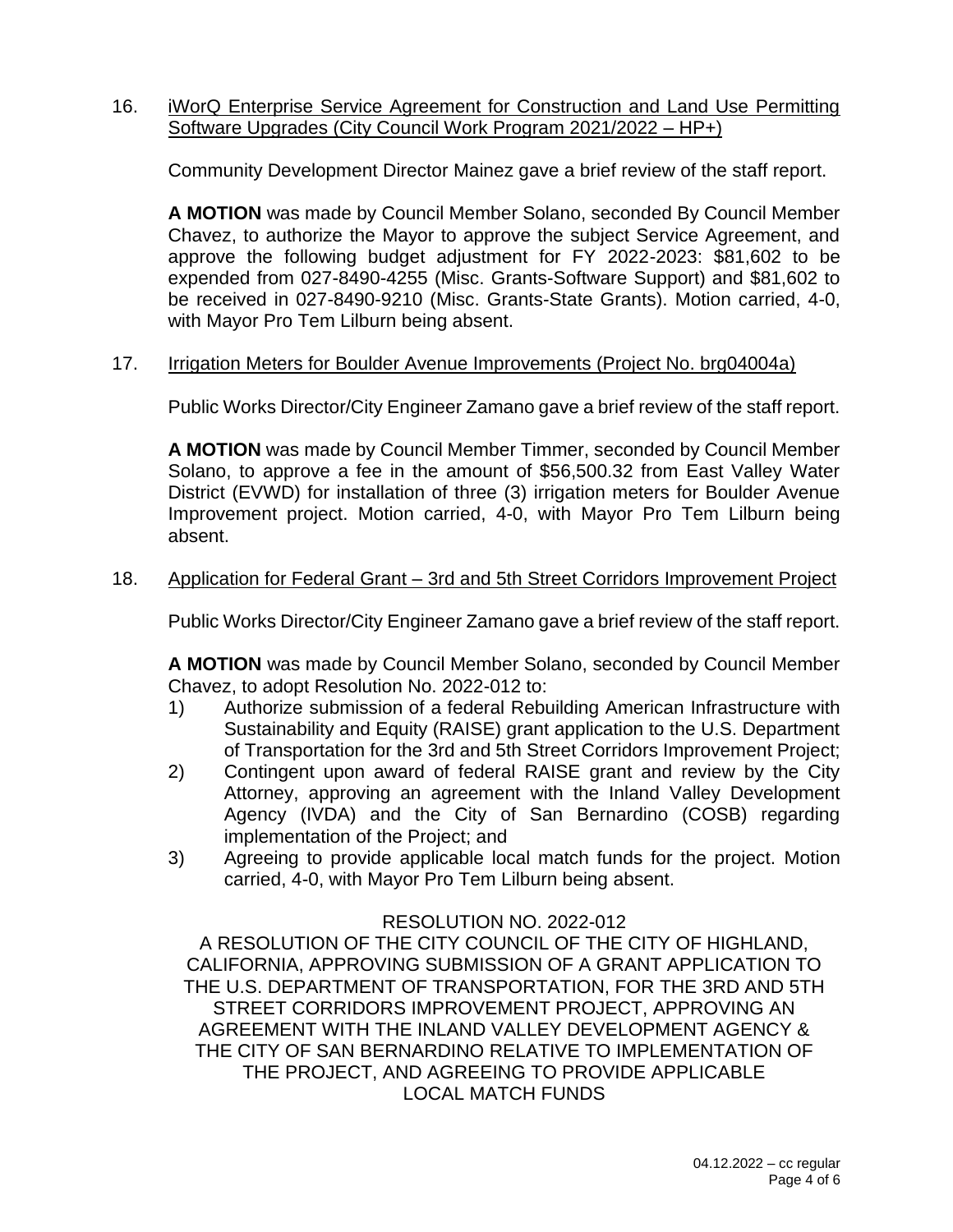#### 19. City Manager Report and Comments (Work Program, Regional/Legislative/ Development Issues, Subcommittees, etc.)

City Manager Hughes stated he would like to bring the Council up to date on a few items. First off, regarding the Rubberized Asphalt Concrete (RAC) Grant that the City had received, we have submitted our final report to CalRecycle for that in the amount of \$120,000. The report includes reimbursement for construction of rubberized asphalt concrete over twenty-five segments on four capital improvement projects and through this grant we were able to divert 25,000 waste tires from going to landfills. The Sector E Pavement Rehabilitation Project construction was completed on April 9 and is the last phase of the approved fiveyear pavement management on Sector E. The project included pavement rehabilitation on twenty-five residential street segments, approximately 3.6 miles in length, and the Notice of Completion will be placed on the May 10 City Council agenda. Staff is now going through the process of coming up with our next fiveyear Pavement Management Program (PMP) and that will be coming forward to the City Council for review. The cooperative agreement with the City and the County regarding the Tippecanoe project, which was constructed on Tippecanoe Avenue between 6th Street and Ward Street and Cooley Street was substantially completed on April 6. The only remaining work is the installation of several pedestrian push buttons at signalized intersections on Tippecanoe Avenue. The poles and equipment have been delayed so those will be installed as soon as they are received. Work is anticipated to be completed by May 13 and we are scheduling the Notice of Completion on June 14. The SR210 Victoria Avenue interchange, a draft cooperative agreement between Caltrans and the City of Highland for the project approval and environmental document phase of the Victoria Avenue Interchange has been prepared. Comments from the City and San Manuel Band of Mission Indians will be sent to Caltrans this week. The draft agreement is anticipated to be finalized in May of 2022 and presented to the City Council on June 14. On April 5, the Planning Commission approved a design review entitlement for Roquet Paving Company to construct a new business office and shop on the vacant property located at the 27000 block of Meines Street. This will include a 5,000 square foot building, wrought iron fence, decorative screening, landscaping, and new public right-of-way improvements. Also from Community Development, Code Compliance Officer Barrie Owens received the honor of being Employee of the Year for the City at last week's Chamber of Commerce installation dinner. Congratulations to Barrie on that. Fire Department stats for the month of March. The Highland Fire Department responded to 611 calls for service and from January to current, they have responded to 1,400 medical emergencies, 134 traffic collisions, 23 vehicle fires, 18 vegetation fires and 50 structure fires. The Sheriff's Department from March 7 through April 10, and now that we are meeting once a month the numbers are going to go up. The Sheriff's Department responded to 3,928 calls for service, took 349 reports and made 175 arrests. Just to mark your calendar for a few items, Thursday, April 28 at 9:00 a.m. will be the Arbor Day tree planting ceremony and that will be at Cunningham Neighborhood Park. Saturday, April 30 at 10:00 a.m. to 2:00 p.m., the DEA will be doing a National Prescription Drug Take Back Day at the Highland Police Station. Saturday, May 7,